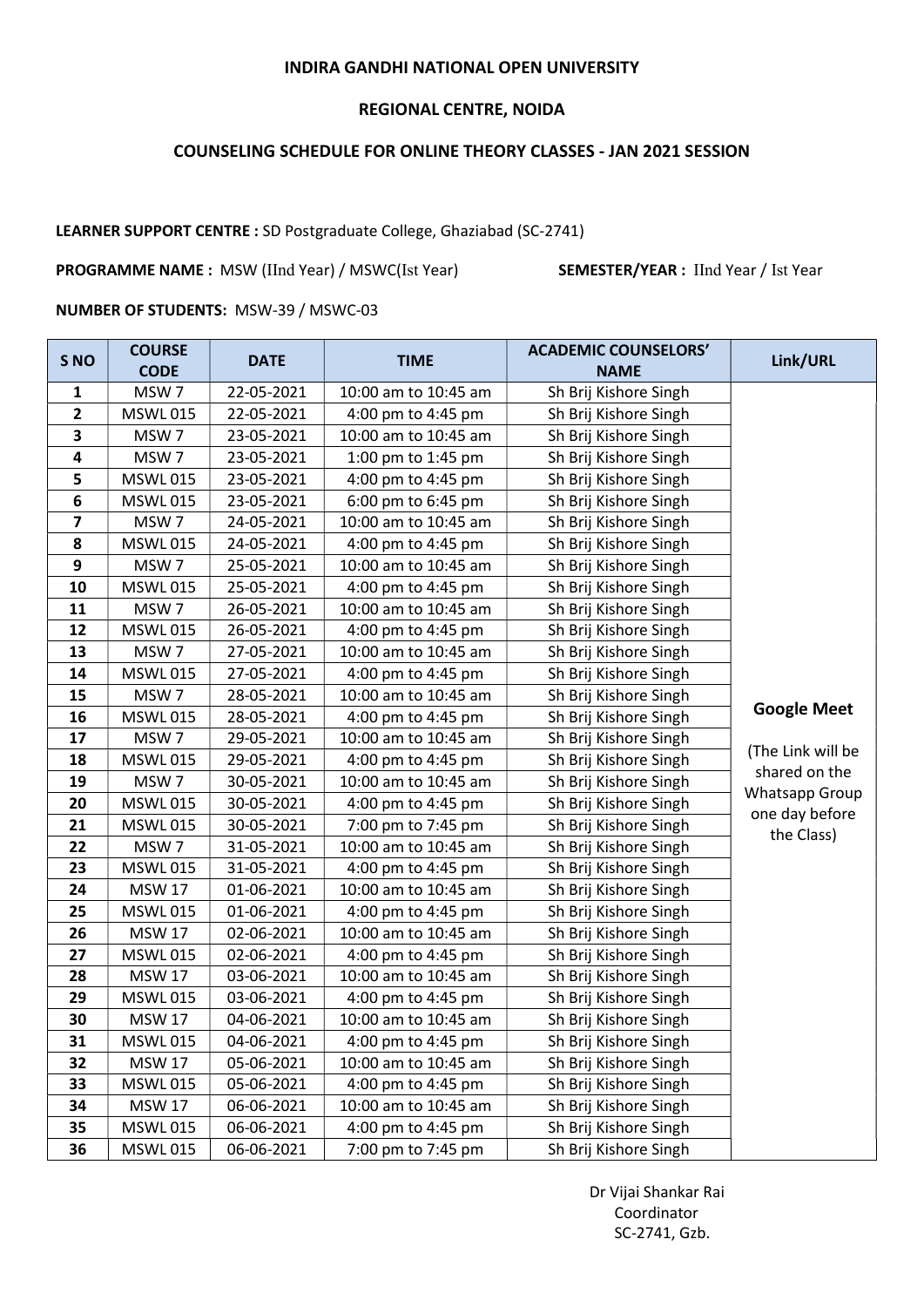| S <sub>NO</sub> | <b>COURSE</b>                      | <b>DATE</b>              | <b>TIME</b>                                | <b>ACADEMIC COUNSELORS'</b>                    | Link/URL           |
|-----------------|------------------------------------|--------------------------|--------------------------------------------|------------------------------------------------|--------------------|
|                 | <b>CODE</b>                        |                          |                                            | <b>NAME</b>                                    |                    |
| 37              | <b>MSW 17</b>                      | 07-06-2021               | 10:00 am to 10:45 am                       | Sh Brij Kishore Singh                          |                    |
| 38              | <b>MSWL015</b>                     | 07-06-2021               | 4:00 pm to 4:45 pm                         | Sh Brij Kishore Singh                          |                    |
| 39              | <b>MSW 17</b>                      | 08-06-2021               | 10:00 am to 10:45 am                       | Sh Brij Kishore Singh                          |                    |
| 40              | <b>MSWL015</b>                     | 08-06-2021               | 4:00 pm to 4:45 pm                         | Sh Brij Kishore Singh                          |                    |
| 41              | <b>MSW 17</b>                      | 09-06-2021               | 10:00 am to 10:45 am                       | Sh Brij Kishore Singh                          |                    |
| 42              | <b>MSWL016</b>                     | 09-06-2021               | 4:00 pm to 4:45 pm                         | Sh Brij Kishore Singh                          |                    |
| 43              | <b>MSW 17</b>                      | 10-06-2021               | 10:00 am to 10:45 am                       | Sh Brij Kishore Singh                          |                    |
| 44              | <b>MSWL016</b>                     | 10-06-2021               | 4:00 pm to 4:45 pm                         | Sh Brij Kishore Singh                          |                    |
| 45              | <b>MSW 17</b>                      | 11-06-2021               | 10:00 am to 10:45 am                       | Sh Brij Kishore Singh                          |                    |
| 46              | <b>MSWL016</b>                     | 11-06-2021               | 4:00 pm to 4:45 pm                         | Sh Brij Kishore Singh                          |                    |
| 47              | MSW <sub>8</sub>                   | 12-06-2021               | 10:00 am to 10:45 am                       | Sh Brij Kishore Singh                          |                    |
| 48              | <b>MSWL016</b>                     | 12-06-2021               | 4:00 pm to 4:45 pm                         | Sh Brij Kishore Singh                          |                    |
| 49              | MSW <sub>8</sub>                   | 13-06-2021               | 10:00 am to 10:45 am                       | Sh Brij Kishore Singh                          |                    |
| 50              | <b>MSWL016</b>                     | 13-06-2021               | 4:00 pm to 4:45 pm                         | Sh Brij Kishore Singh                          |                    |
| 51              | <b>MSWL016</b>                     | 13-06-2021               | 7:00 pm to 7:45 pm                         | Sh Brij Kishore Singh                          |                    |
| 52              | MSW <sub>8</sub>                   | 14-06-2021               | 10:00 am to 10:45 am                       | Sh Brij Kishore Singh                          |                    |
| 53              | <b>MSWL016</b>                     | 14-06-2021               | 4:00 pm to 4:45 pm                         | Sh Brij Kishore Singh                          |                    |
| 54              | MSW <sub>8</sub>                   | 15-06-2021               | 10:00 am to 10:45 am                       | Sh Brij Kishore Singh                          |                    |
| 55              | <b>MSWL016</b>                     | 15-06-2021               | 4:00 pm to 4:45 pm                         | Sh Brij Kishore Singh                          |                    |
| 56              | MSW <sub>8</sub>                   | 16-06-2021               | 10:00 am to 10:45 am                       | Sh Brij Kishore Singh                          |                    |
| 57              | <b>MSWL016</b>                     | 16-06-2021               | 4:00 pm to 4:45 pm                         | Sh Brij Kishore Singh                          | <b>Google Meet</b> |
| 58              | MSW <sub>8</sub>                   | 17-06-2021               | 10:00 am to 10:45 am                       | Sh Brij Kishore Singh                          |                    |
| 59              | <b>MSWL016</b>                     | 17-06-2021               | 4:00 pm to 4:45 pm                         | Sh Brij Kishore Singh                          | (The Link will be  |
| 60              | MSW <sub>8</sub>                   | 18-06-2021               | 10:00 am to 10:45 am                       | Sh Brij Kishore Singh                          | shared on the      |
| 61              | <b>MSWL016</b>                     | 18-06-2021               | 4:00 pm to 4:45 pm                         | Sh Brij Kishore Singh                          | Whatsapp Group     |
| 62              | MSW <sub>8</sub>                   | 19-06-2021               | 10:00 am to 10:45 am                       | Sh Brij Kishore Singh                          | one day before     |
| 63              | <b>MSWL016</b>                     | 19-06-2021               | 4:00 pm to 4:45 pm                         | Sh Brij Kishore Singh                          | the Class)         |
| 64<br>65        | MSW <sub>8</sub><br><b>MSWL016</b> | 20-06-2021<br>20-06-2021 | 10:00 am to 10:45 am<br>4:00 pm to 4:45 pm | Sh Brij Kishore Singh                          |                    |
| 66              | <b>MSWL016</b>                     | 20-06-2021               | 7:00 pm to 7:45 pm                         | Sh Brij Kishore Singh<br>Sh Brij Kishore Singh |                    |
|                 |                                    |                          |                                            | Sh Brij Kishore Singh                          |                    |
| 67<br>68        | MSW 8<br><b>MSWL016</b>            | 21-06-2021<br>21-06-2021 | 10:00 am to 10:45 am<br>4:00 pm to 4:45 pm | Sh Brij Kishore Singh                          |                    |
| 79              | MSW <sub>8</sub>                   | 22-06-2021               | 10:00 am to 10:45 am                       | Sh Brij Kishore Singh                          |                    |
| 70              | <b>MSWL016</b>                     | 22-06-2021               | 4:00 pm to 4:45 pm                         | Sh Brij Kishore Singh                          |                    |
| 71              | MSWE 2                             | 23-06-2021               | 10:00 am to 10:45 am                       | Sh Brij Kishore Singh                          |                    |
| 72              | <b>MSWL016</b>                     | 23-06-2021               | 4:00 pm to 4:45 pm                         | Sh Brij Kishore Singh                          |                    |
| 73              | MSWE <sub>2</sub>                  | 24-06-2021               | 10:00 am to 10:45 am                       | Sh Brij Kishore Singh                          |                    |
| 74              | <b>MSWL016</b>                     | 24-06-2021               | 4:00 pm to 4:45 pm                         | Sh Brij Kishore Singh                          |                    |
| 75              | MSWE 2                             | 25-06-2021               | 10:00 am to 10:45 am                       | Sh Brij Kishore Singh                          |                    |
| 76              | <b>MSWL016</b>                     | 25-06-2021               | 4:00 pm to 4:45 pm                         | Sh Brij Kishore Singh                          |                    |
| 77              | MSWE 2                             | 26-06-2021               | 10:00 am to 10:45 am                       | Sh Brij Kishore Singh                          |                    |
| 78              | <b>MSWL016</b>                     | 26-06-2021               | 4:00 pm to 4:45 pm                         | Sh Brij Kishore Singh                          |                    |
| 79              | MSWE 2                             | 27-06-2021               | 10:00 am to 10:45 am                       | Sh Brij Kishore Singh                          |                    |
| 80              | <b>MSWL016</b>                     | 27-06-2021               | 4:00 pm to 4:45 pm                         | Sh Brij Kishore Singh                          |                    |
| 81              | $MSWL2*$                           | 27-06-2021               | 7:00 pm to 7:45 pm                         | Sh Brij Kishore Singh                          |                    |
| 82              | MSWE 2                             | 28-06-2021               | 10:00 am to 10:45 am                       | Sh Brij Kishore Singh                          |                    |
| 83              | $MSWL2*$                           | 28-06-2021               | 4:00 pm to 4:45 pm                         | Sh Brij Kishore Singh                          |                    |
| 84              | MSWE 2                             | 29-06-2021               | 10:00 am to 10:45 am                       | Sh Brij Kishore Singh                          |                    |

\* Intensive Counseling

 Dr Vijai Shankar Rai Coordinator SC-2741, Gzb.